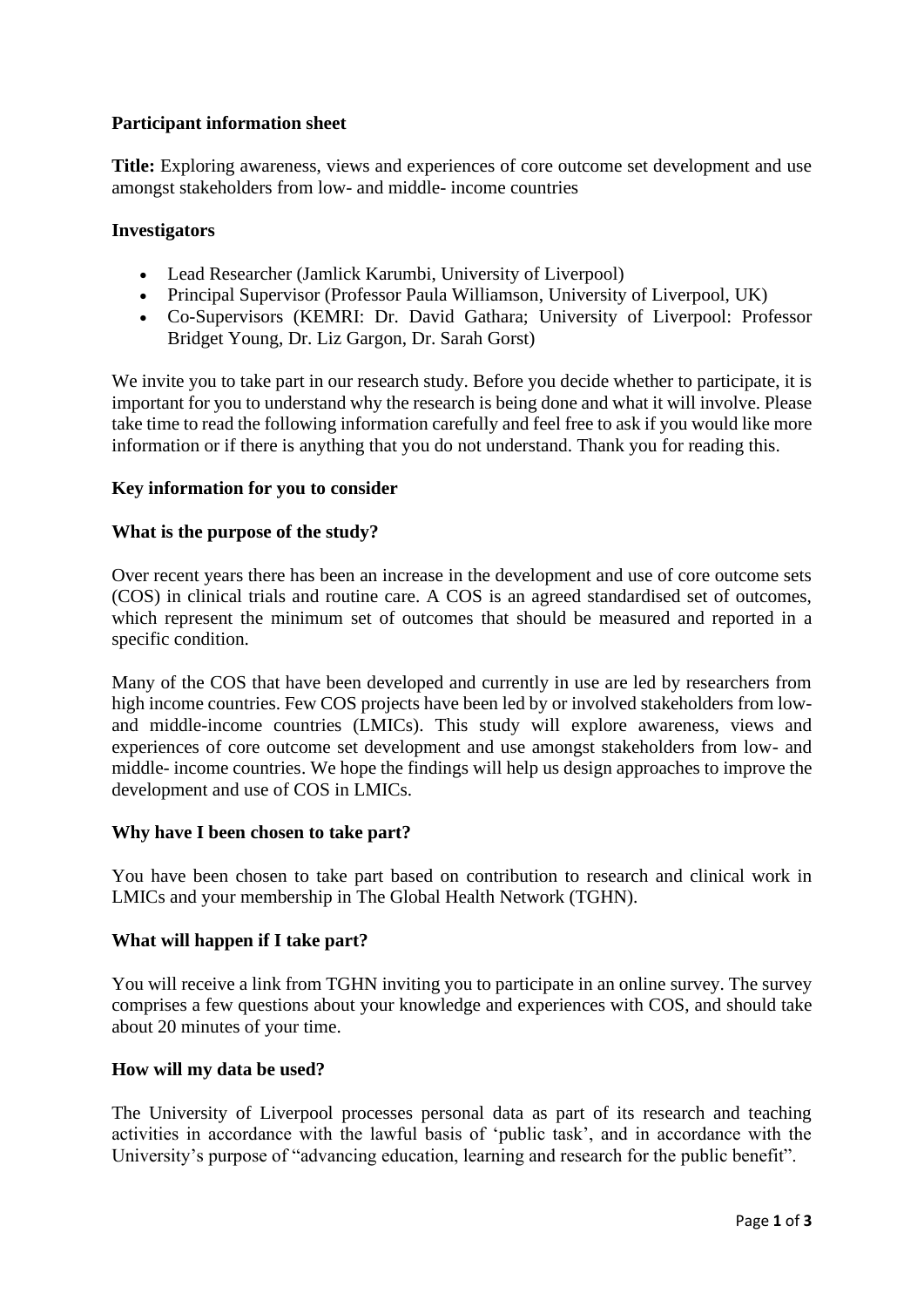Under UK data protection legislation, the University acts as the Data Controller for personal data collected as part of the University's research.

The supervisor acts as the Data Processor for this study, and any queries relating to the handling of your personal data can be sent to:

**Prof Paula Williamson,**  Department of Health Data Science, Institute of Population Health, Block F/Waterhouse Building, University of Liverpool, Liverpool, L69 3BX: Email address: [P.R.Williamson@liverpool.ac.uk](mailto:P.R.Williamson@liverpool.ac.uk)

### **Expenses and / or payments**

There are no envisaged extra expenses for this research. As such, there will be no reimbursements or payments for participating in this research.

### **Are there any risks in taking part?**

There are no known or anticipated risks to the participants of this research, the material being discussed, and the data being collected is not of a sensitive nature.

### **Are there any benefits in taking part?**

You will be helping develop our understanding of how to improve the development and use of COS in LMICs in research and clinical practice.

#### **What will happen to the results of the study?**

After the study has finished, the results will be written up as part of Jamlick Karumbi's postgraduate research thesis and submitted for examination to the University of Liverpool. The results will also be submitted for publication in an academic journal and presented at conferences. All the responses will be anonymized.

#### **What will happen if I want to stop taking part?**

If you decide to take part but then change your mind, you are free to do so at any time without giving a reason. Please note you cannot request withdrawal of your data after anonymization.

# **What if I am unhappy or if there is a problem?**

If you are unhappy, or if there is a problem, please feel free to let us know by contacting Prof Paula Williamson, [p.r.williamson@liverpool.ac.uk](mailto:p.r.williamson@liverpool.ac.uk) and we will try to help. If you remain unhappy or have a complaint which you feel you cannot come to us with then you should contact the Research Ethics and Integrity Office at [ethics@liv.ac.uk.](mailto:ethics@liv.ac.uk) When contacting the Research Ethics and Integrity Office, please provide details of the name or description of the study (so that it can be identified), the researcher(s) involved, and the details of the complaint you wish to make.